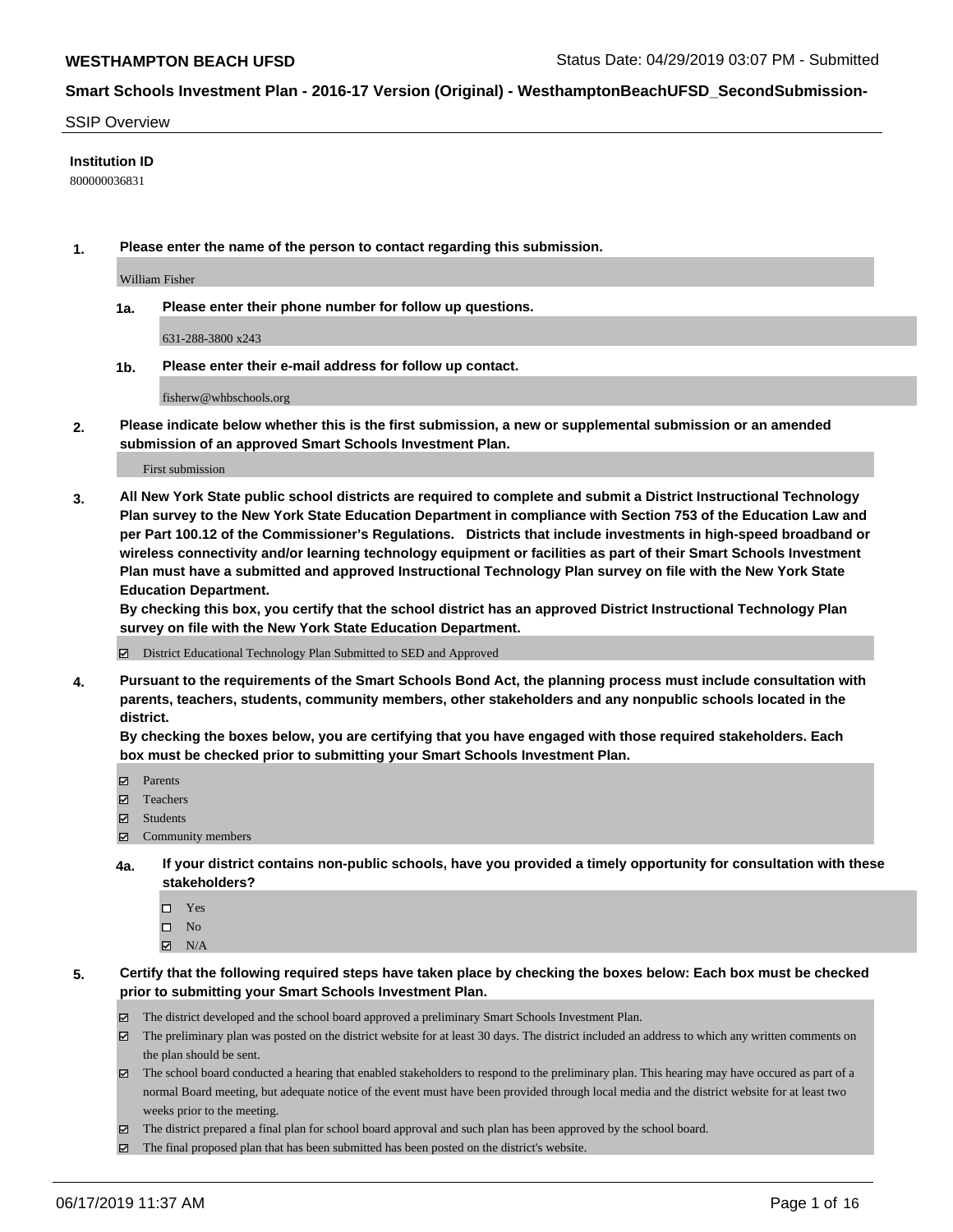SSIP Overview

**5a. Please upload the proposed Smart Schools Investment Plan (SSIP) that was posted on the district's website, along with any supporting materials. Note that this should be different than your recently submitted Educational Technology Survey. The Final SSIP, as approved by the School Board, should also be posted on the website and remain there during the course of the projects contained therein.**

WHB\_FinalSmartSchoolsInvestmentPlan.ppt

**5b. Enter the webpage address where the final Smart Schools Investment Plan is posted. The Plan should remain posted for the life of the included projects.**

https://www.westhamptonbeach.k12.ny.us/site/Default.aspx?PageID=8487

**6. Please enter an estimate of the total number of students and staff that will benefit from this Smart Schools Investment Plan based on the cumulative projects submitted to date.**

2,150

**7. An LEA/School District may partner with one or more other LEA/School Districts to form a consortium to pool Smart Schools Bond Act funds for a project that meets all other Smart School Bond Act requirements. Each school district participating in the consortium will need to file an approved Smart Schools Investment Plan for the project and submit a signed Memorandum of Understanding that sets forth the details of the consortium including the roles of each respective district.**

 $\Box$  The district plans to participate in a consortium to partner with other school district(s) to implement a Smart Schools project.

### **8. Please enter the name and 6-digit SED Code for each LEA/School District participating in the Consortium.**

| <sup>1</sup> Partner LEA/District | <b>ISED BEDS Code</b> |
|-----------------------------------|-----------------------|
| (No Response)                     | (No Response)         |

### **9. Please upload a signed Memorandum of Understanding with all of the participating Consortium partners.**

(No Response)

**10. Your district's Smart Schools Bond Act Allocation is:**

\$216,733

**11. Enter the budget sub-allocations by category that you are submitting for approval at this time. If you are not budgeting SSBA funds for a category, please enter 0 (zero.) If the value entered is \$0, you will not be required to complete that survey question.**

|                                       | Sub-<br>Allocations |
|---------------------------------------|---------------------|
| School Connectivity                   | l 0                 |
| Connectivity Projects for Communities | $\overline{0}$      |
| <b>Classroom Technology</b>           | 111,210             |
| Pre-Kindergarten Classrooms           | $\overline{0}$      |
| Replace Transportable Classrooms      | $\Omega$            |
| High-Tech Security Features           | 105,500             |
| Totals:                               | 216,710             |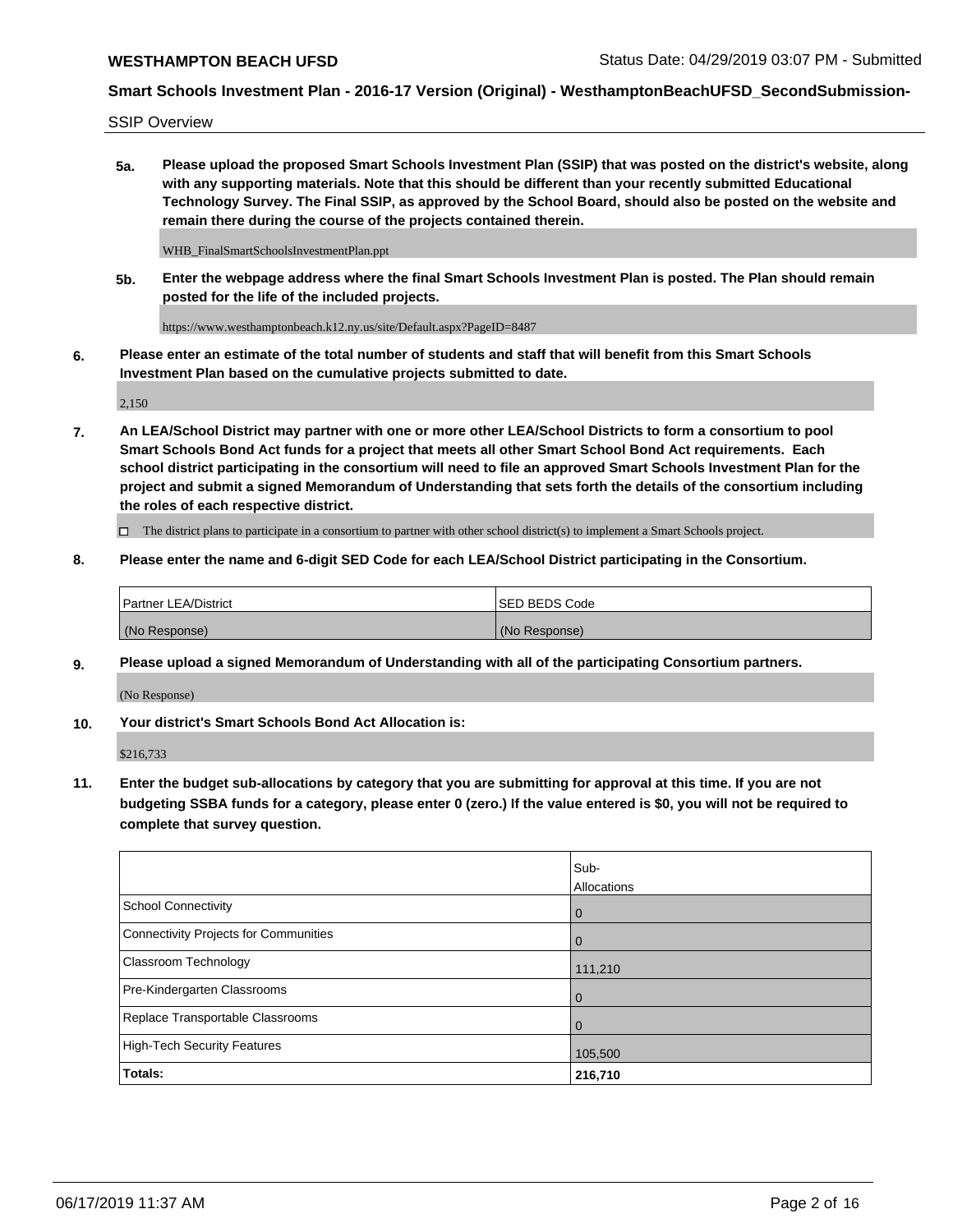School Connectivity

- **1. In order for students and faculty to receive the maximum benefit from the technology made available under the Smart Schools Bond Act, their school buildings must possess sufficient connectivity infrastructure to ensure that devices can be used during the school day. Smart Schools Investment Plans must demonstrate that:**
	- **• sufficient infrastructure that meets the Federal Communications Commission's 100 Mbps per 1,000 students standard currently exists in the buildings where new devices will be deployed, or**
	- **• is a planned use of a portion of Smart Schools Bond Act funds, or**
	- **• is under development through another funding source.**

**Smart Schools Bond Act funds used for technology infrastructure or classroom technology investments must increase the number of school buildings that meet or exceed the minimum speed standard of 100 Mbps per 1,000 students and staff within 12 months. This standard may be met on either a contracted 24/7 firm service or a "burstable" capability. If the standard is met under the burstable criteria, it must be:**

**1. Specifically codified in a service contract with a provider, and**

**2. Guaranteed to be available to all students and devices as needed, particularly during periods of high demand, such as computer-based testing (CBT) periods.**

**Please describe how your district already meets or is planning to meet this standard within 12 months of plan submission.**

(No Response)

**1a. If a district believes that it will be impossible to meet this standard within 12 months, it may apply for a waiver of this requirement, as described on the Smart Schools website. The waiver must be filed and approved by SED prior to submitting this survey.**

 $\Box$  By checking this box, you are certifying that the school district has an approved waiver of this requirement on file with the New York State Education Department.

### **2. Connectivity Speed Calculator (Required)**

|                         | Number of<br>Students | Multiply by<br>100 Kbps | Divide by 1000 Current Speed<br>to Convert to<br>Required<br>Speed in Mb | l in Mb          | Expected<br>Speed to be<br>Attained Within   Required<br>12 Months | <b>Expected Date</b><br>When<br>Speed Will be<br><b>Met</b> |
|-------------------------|-----------------------|-------------------------|--------------------------------------------------------------------------|------------------|--------------------------------------------------------------------|-------------------------------------------------------------|
| <b>Calculated Speed</b> | (No<br>Response)      | (No Response)           | (No<br>Response)                                                         | (No<br>Response) | (No<br>Response)                                                   | (No<br>Response)                                            |

**3. Describe how you intend to use Smart Schools Bond Act funds for high-speed broadband and/or wireless connectivity projects in school buildings.**

(No Response)

**4. Describe the linkage between the district's District Instructional Technology Plan and the proposed projects. (There should be a link between your response to this question and your response to Question 1 in Part E. Curriculum and Instruction "What are the district's plans to use digital connectivity and technology to improve teaching and learning?)**

(No Response)

**5. If the district wishes to have students and staff access the Internet from wireless devices within the school building, or in close proximity to it, it must first ensure that it has a robust Wi-Fi network in place that has sufficient bandwidth to meet user demand.**

**Please describe how you have quantified this demand and how you plan to meet this demand.**

(No Response)

**6. As indicated on Page 5 of the guidance, the Office of Facilities Planning will have to conduct a preliminary review**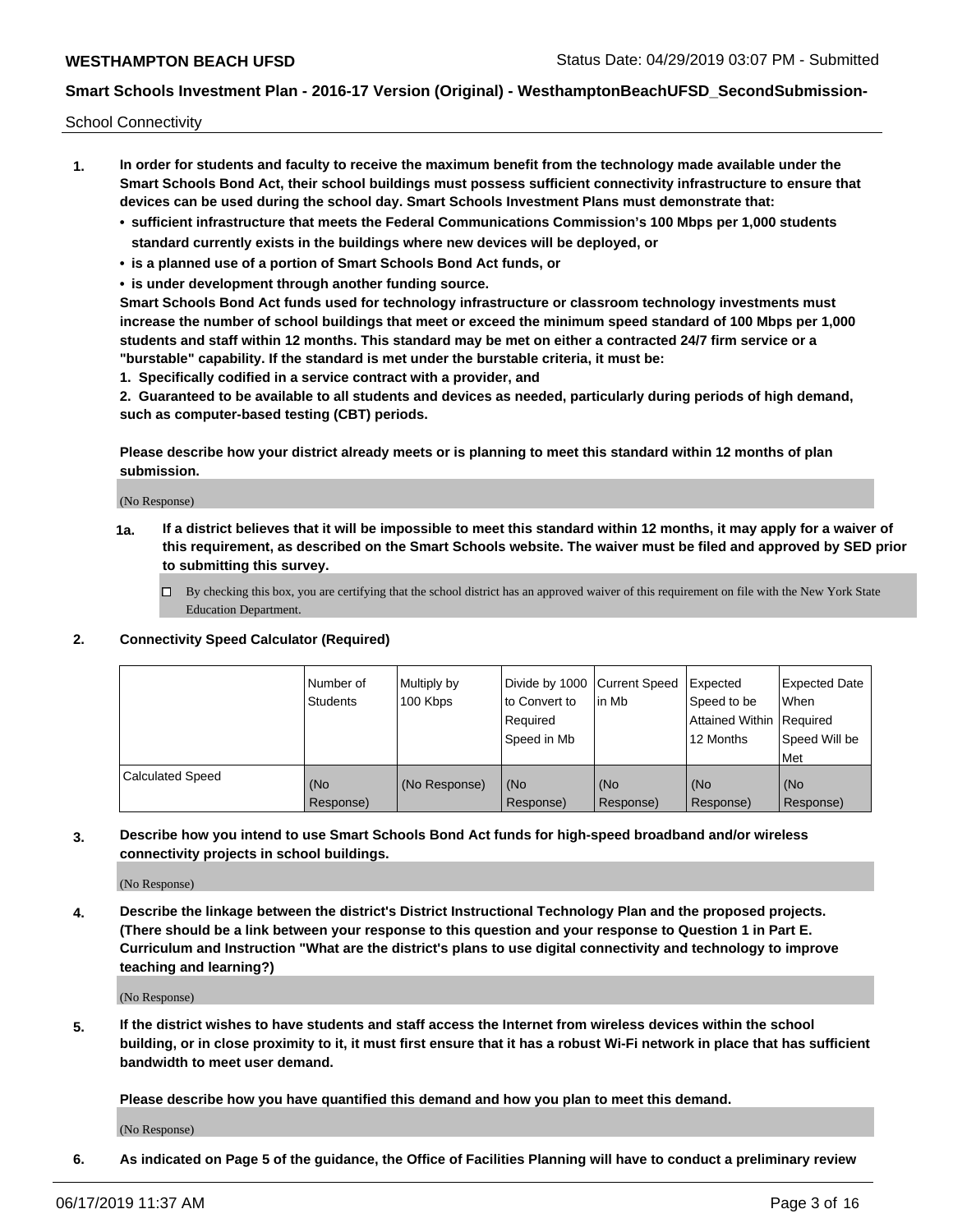School Connectivity

**of all capital projects, including connectivity projects.**

**Please indicate on a separate row each project number given to you by the Office of Facilities Planning.**

| Project Number |  |  |
|----------------|--|--|
|                |  |  |
| (No Response)  |  |  |
|                |  |  |

**7. Certain high-tech security and connectivity infrastructure projects may be eligible for an expedited review process as determined by the Office of Facilities Planning.**

**Was your project deemed eligible for streamlined review?**

(No Response)

**8. Include the name and license number of the architect or engineer of record.**

| Name          | License Number |
|---------------|----------------|
| (No Response) | (No Response)  |

**9. If you are submitting an allocation for School Connectivity complete this table. Note that the calculated Total at the bottom of the table must equal the Total allocation for this category that you entered in the SSIP Overview overall budget.** 

|                                            | Sub-          |
|--------------------------------------------|---------------|
|                                            | Allocation    |
| Network/Access Costs                       | (No Response) |
| Outside Plant Costs                        | (No Response) |
| School Internal Connections and Components | (No Response) |
| Professional Services                      | (No Response) |
| Testing                                    | (No Response) |
| <b>Other Upfront Costs</b>                 | (No Response) |
| <b>Other Costs</b>                         | (No Response) |
| Totals:                                    | 0             |

**10. Please detail the type, quantity, per unit cost and total cost of the eligible items under each sub-category. This is especially important for any expenditures listed under the "Other" category. All expenditures must be eligible for tax-exempt financing to be reimbursed through the SSBA. Sufficient detail must be provided so that we can verify this is the case. If you have any questions, please contact us directly through smartschools@nysed.gov. NOTE: Wireless Access Points should be included in this category, not under Classroom Educational Technology, except those that will be loaned/purchased for nonpublic schools.**

| Select the allowable expenditure | Item to be purchased | Quantity      | Cost per Item | <b>Total Cost</b> |
|----------------------------------|----------------------|---------------|---------------|-------------------|
| type.                            |                      |               |               |                   |
| Repeat to add another item under |                      |               |               |                   |
| each type.                       |                      |               |               |                   |
| (No Response)                    | (No Response)        | (No Response) | (No Response) | (No Response)     |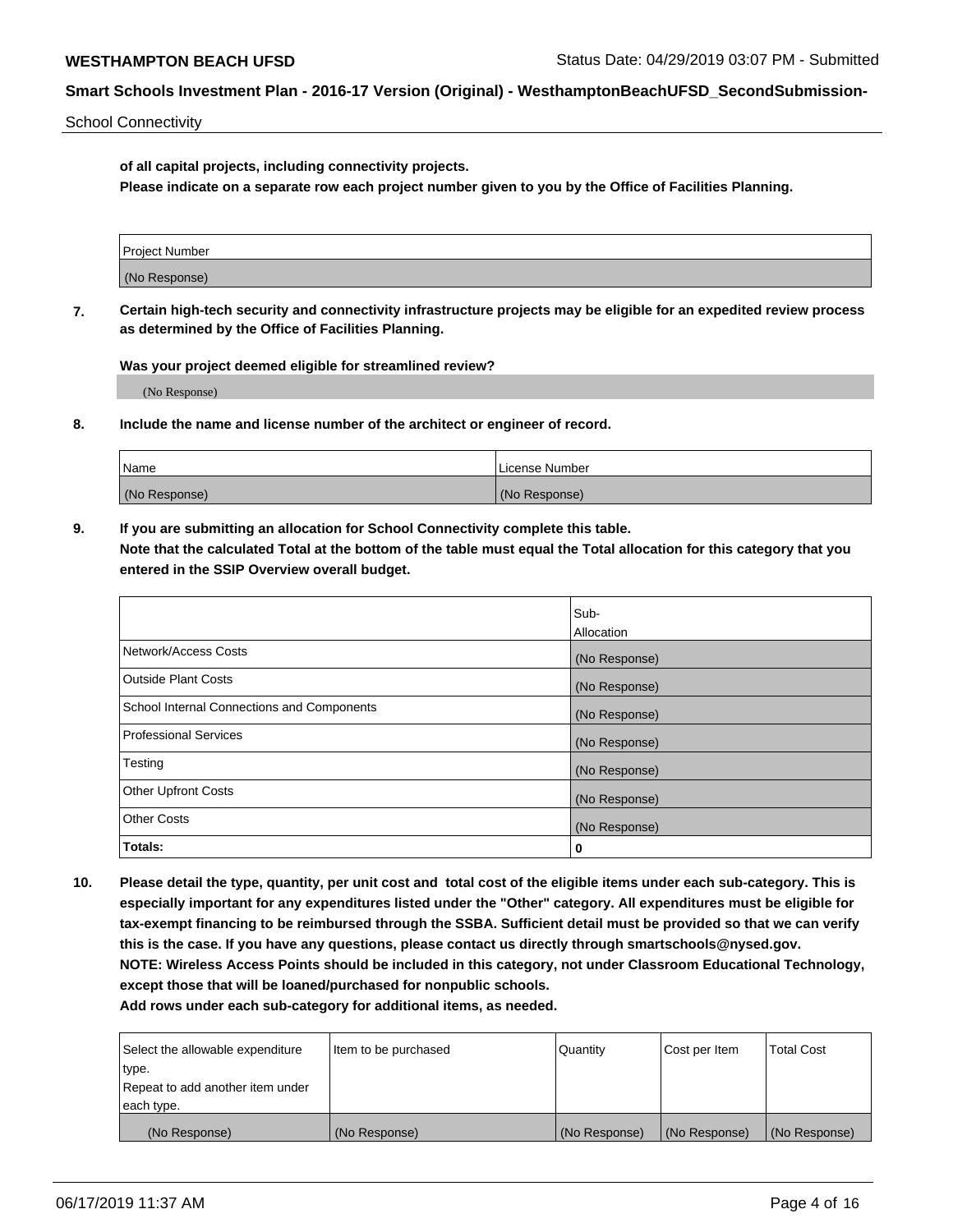Community Connectivity (Broadband and Wireless)

**1. Describe how you intend to use Smart Schools Bond Act funds for high-speed broadband and/or wireless connectivity projects in the community.**

(No Response)

**2. Please describe how the proposed project(s) will promote student achievement and increase student and/or staff access to the Internet in a manner that enhances student learning and/or instruction outside of the school day and/or school building.**

(No Response)

**3. Community connectivity projects must comply with all the necessary local building codes and regulations (building and related permits are not required prior to plan submission).**

 $\Box$  I certify that we will comply with all the necessary local building codes and regulations.

**4. Please describe the physical location of the proposed investment.**

(No Response)

**5. Please provide the initial list of partners participating in the Community Connectivity Broadband Project, along with their Federal Tax Identification (Employer Identification) number.**

| <b>Project Partners</b> | l Federal ID # |
|-------------------------|----------------|
| (No Response)           | (No Response)  |

**6. If you are submitting an allocation for Community Connectivity, complete this table.**

**Note that the calculated Total at the bottom of the table must equal the Total allocation for this category that you entered in the SSIP Overview overall budget.**

|                                    | Sub-Allocation |
|------------------------------------|----------------|
| Network/Access Costs               | (No Response)  |
| <b>Outside Plant Costs</b>         | (No Response)  |
| <b>Tower Costs</b>                 | (No Response)  |
| <b>Customer Premises Equipment</b> | (No Response)  |
| <b>Professional Services</b>       | (No Response)  |
| Testing                            | (No Response)  |
| <b>Other Upfront Costs</b>         | (No Response)  |
| <b>Other Costs</b>                 | (No Response)  |
| Totals:                            | 0              |

**7. Please detail the type, quantity, per unit cost and total cost of the eligible items under each sub-category. This is especially important for any expenditures listed under the "Other" category. All expenditures must be capital-bond eligible to be reimbursed through the SSBA. If you have any questions, please contact us directly through smartschools@nysed.gov.**

| Select the allowable expenditure | Item to be purchased | Quantity      | Cost per Item | <b>Total Cost</b> |
|----------------------------------|----------------------|---------------|---------------|-------------------|
| type.                            |                      |               |               |                   |
| Repeat to add another item under |                      |               |               |                   |
| each type.                       |                      |               |               |                   |
| (No Response)                    | (No Response)        | (No Response) | (No Response) | (No Response)     |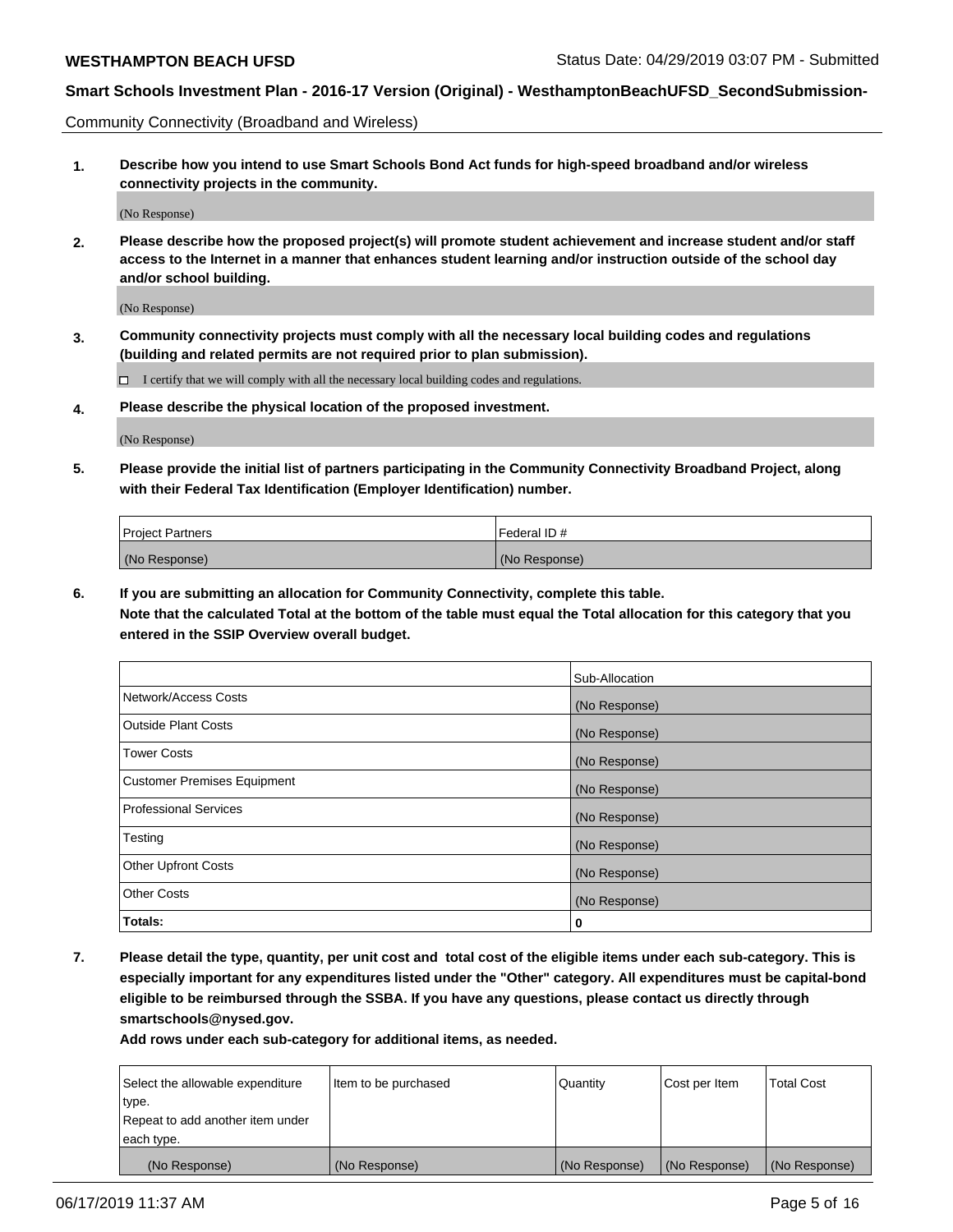#### Classroom Learning Technology

**1. In order for students and faculty to receive the maximum benefit from the technology made available under the Smart Schools Bond Act, their school buildings must possess sufficient connectivity infrastructure to ensure that devices can be used during the school day. Smart Schools Investment Plans must demonstrate that sufficient infrastructure that meets the Federal Communications Commission's 100 Mbps per 1,000 students standard currently exists in the buildings where new devices will be deployed, or is a planned use of a portion of Smart Schools Bond Act funds, or is under development through another funding source. Smart Schools Bond Act funds used for technology infrastructure or classroom technology investments must increase the number of school buildings that meet or exceed the minimum speed standard of 100 Mbps per 1,000 students and staff within 12 months. This standard may be met on either a contracted 24/7 firm service or a "burstable" capability. If the standard is met under the burstable criteria, it must be:**

**1. Specifically codified in a service contract with a provider, and**

**2. Guaranteed to be available to all students and devices as needed, particularly during periods of high demand, such as computer-based testing (CBT) periods.**

**Please describe how your district already meets or is planning to meet this standard within 12 months of plan submission.**

The District already has the infrastructure in place to insure that its meets or exceeds the minimum speed standard of 100 Mbps per 1,000 students and staff. Additionally, the District is contracted with Lightpath/Altice to provide continuous internet service that meets or exceeds the speed standard of 100 Mbps per 1,000 students and staff.

- **1a. If a district believes that it will be impossible to meet this standard within 12 months, it may apply for a waiver of this requirement, as described on the Smart Schools website. The waiver must be filed and approved by SED prior to submitting this survey.**
	- $\Box$  By checking this box, you are certifying that the school district has an approved waiver of this requirement on file with the New York State Education Department.

#### **2. Connectivity Speed Calculator (Required)**

|                  | l Number of<br><b>Students</b> | Multiply by<br>100 Kbps | Divide by 1000 Current Speed<br>to Convert to<br>Required<br>Speed in Mb | lin Mb | Expected<br>Speed to be<br>Attained Within   Required<br>12 Months | <b>Expected Date</b><br><b>When</b><br>Speed Will be<br>Met |
|------------------|--------------------------------|-------------------------|--------------------------------------------------------------------------|--------|--------------------------------------------------------------------|-------------------------------------------------------------|
| Calculated Speed | 1.797                          | 179.700                 | 179.7                                                                    | 1000   | 1000                                                               | <b>Currently Met</b>                                        |

**3. If the district wishes to have students and staff access the Internet from wireless devices within the school building, or in close proximity to it, it must first ensure that it has a robust Wi-Fi network in place that has sufficient bandwidth to meet user demand.**

**Please describe how you have quantified this demand and how you plan to meet this demand.**

At the inception of the District's 1:1 instructional technology program in 2005, a campus-wide wireless infrastructure was installed to allow for realtime wireless access for all instructional staff and students. In 2013, the entire infrastructure was upgraded to support higher speed data capacity, along with the upgrading of wireless access points district-wide. Annually, money is budgeted for continued upgrade and maintenance of the wireless infrastructure.

**4. All New York State public school districts are required to complete and submit an Instructional Technology Plan survey to the New York State Education Department in compliance with Section 753 of the Education Law and per Part 100.12 of the Commissioner's Regulations.**

**Districts that include educational technology purchases as part of their Smart Schools Investment Plan must have a submitted and approved Instructional Technology Plan survey on file with the New York State Education Department.**

By checking this box, you are certifying that the school district has an approved Instructional Technology Plan survey on file with the New York State Education Department.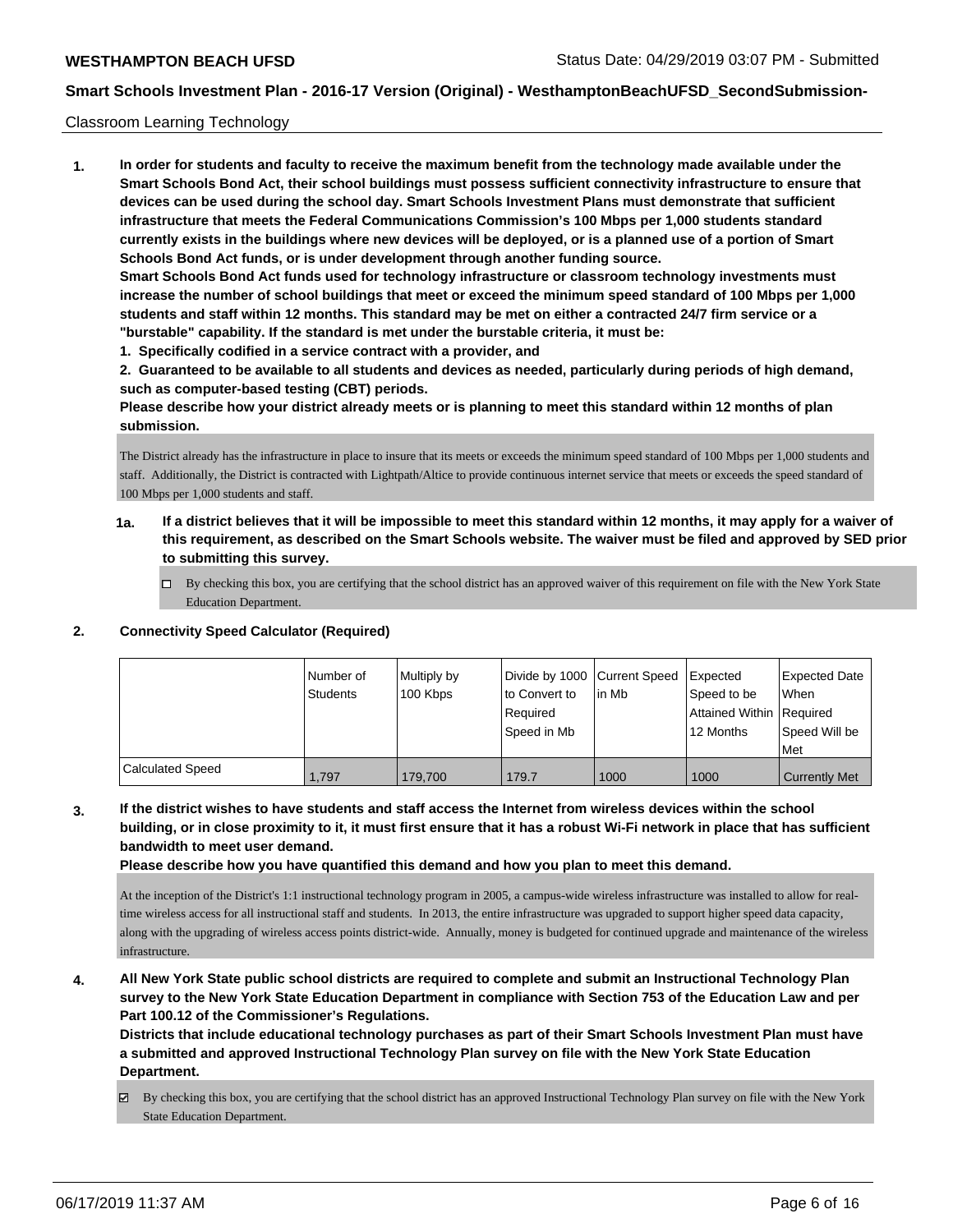#### Classroom Learning Technology

**5. Describe the devices you intend to purchase and their compatibility with existing or planned platforms or systems. Specifically address the adequacy of each facility's electrical, HVAC and other infrastructure necessary to install and support the operation of the planned technology.**

The District plans to upgrade outdated interactive whiteboards with LED Touchscreen Displays in order to capitalize on the visual and tactile capacity current technology advances can provide to both instructional staff and students. All of the necessary electrical facilities are in place, and the displays will be installed by our in-house maintenance and technology staffs.

- **6. Describe how the proposed technology purchases will:**
	- **> enhance differentiated instruction;**
	- **> expand student learning inside and outside the classroom;**
	- **> benefit students with disabilities and English language learners; and**
	- **> contribute to the reduction of other learning gaps that have been identified within the district.**

**The expectation is that districts will place a priority on addressing the needs of students who struggle to succeed in a rigorous curriculum. Responses in this section should specifically address this concern and align with the district's Instructional Technology Plan (in particular Question 2 of E. Curriculum and Instruction: "Does the district's instructional technology plan address the needs of students with disabilities to ensure equitable access to instruction, materials and assessments?" and Question 3 of the same section: "Does the district's instructional technology plan address the provision of assistive technology specifically for students with disabilities to ensure access to and participation in the general curriculum?"**

The proposed enhanced displays will allow all learners to capitalize on the advances made in video, audio, and tactile technologies, allowing for a more immersive learning experience. Additionally, the updated technology will allow the students to better utilize some the of the adaptive technologies embedded in the Apple OS and Macbook hardware. As each student has their own laptop device, the touchscreen displays will provide them the opportunity to present their created instructional content with their peers and their instructors, allowing for direct differentiation and encouraging collaboration within the cohort.

The interactive touchscreen displays will benefit students with disabilities by allowing for differentiated instruction that enhances visual and olfactory presentation of the curriculum content. Students with motor skills deficits can use the touchscreen features of both the hardware and software as an alternative to using a traditional keyboard, allowing them to communicate and participate in the learning environment in a seamless fashion. The touchscreens provide large, high-resolution, crisp and colorful images and video, supporting the needs of students with students with visual deficits. Finally, the touchscreen displays are equipped with high quality audio, allowing for students to hear the presented content and maintain a high level of engagement.

ELL students will benefit from the interactive touchscreen displays, as the hardware and associated web browser resources, such as Google Chrome and software such as BrainPop provide for immediate translation of the presented content into many languages on the large visual display. Additionally, the size of the touchscreen display allows for the screen to be split, so the content can be presented in both English and an alternate language at the same time, allowing the ELL student parallel instruction of the content in both languages.

Learning gaps have been identified within the district for some students (especially ELLs) related to both reading and math fact fluency deficits. The funding will allow for the continuity of interactive touchscreen display installation across all grade levels (K-12). This continuity provides for consistency of our academic intervention programs to have access to the touchscreens to allow students to utilize programs such as eSpark and Newsela that create individualized learning pathways focusing on the individual reading deficits of each student. Additionally, the touchscreens support the math gaps by allowing the instructional staff to work with students in small groups and one-on-one to solve visually solve math problems on the large screen, allowing them to make errors, correct those errors, share the work with their peers, and save the worked solutions to a digital library to be utilized by all students to support spiral review.

**7. Where appropriate, describe how the proposed technology purchases will enhance ongoing communication with parents and other stakeholders and help the district facilitate technology-based regional partnerships, including distance learning and other efforts.**

The LED Touchscreen Displays have allowed entire classrooms of students to real-time share their work and learning experiences with students in other classrooms within the District, as well as classrooms in other districts. Additionally, students have had the opportunity to participate in virtual field trips and learning experiences with outside experts, while never having to leave the classroom.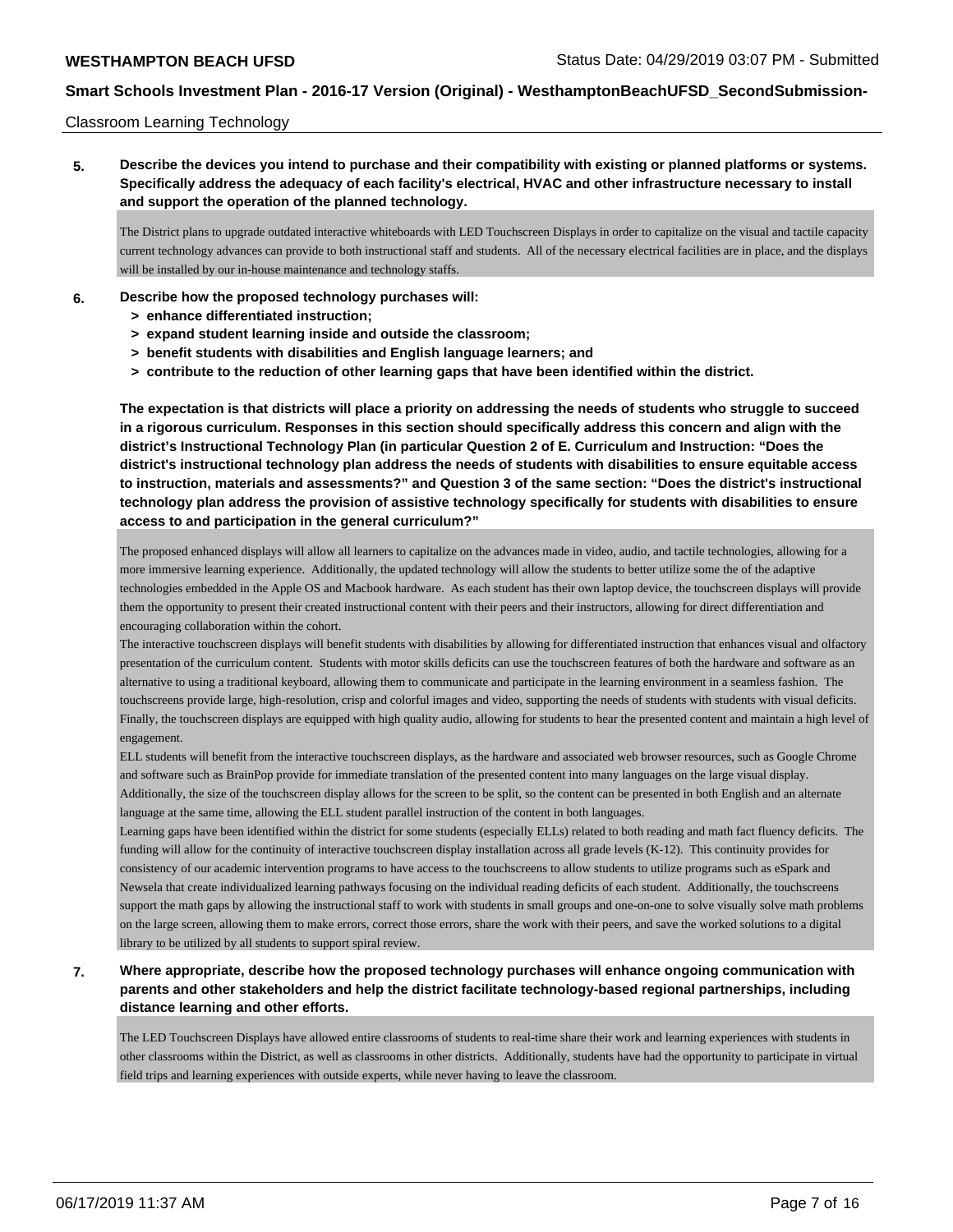#### Classroom Learning Technology

**8. Describe the district's plan to provide professional development to ensure that administrators, teachers and staff can employ the technology purchased to enhance instruction successfully.**

**Note: This response should be aligned and expanded upon in accordance with your district's response to Question 1 of F. Professional Development of your Instructional Technology Plan: "Please provide a summary of professional development offered to teachers and staff, for the time period covered by this plan, to support technology to enhance teaching and learning. Please include topics, audience and method of delivery within your summary."**

The District has embedded instructional staff whose responsibilities are to provide professional development related to both instructional technology hardware and software. These staff members provide routine training to administrators, teachers, and other staff members as needed, to insure an understanding of "best practices" related to the technologies and devices.

Some of the topics covered in training are as follows:

- Newline Tru Touch Software
- Google Classroom
- Google Sites, Google Drive, Google Sheets, Google Docs, Google Slides
- Collegial Circle Collaboration specific to content related software such as eSpark, Newsela, Renaissance, NWEA
- Edpuzzle and PearDeck
- Buncee
- Photoshop and Adobe Pro
- Bridging the Cultural Gap using technology
- Assistive Technologies in Mac OS and iOS
- Etc.

Professional development offerings are driven by demand and the dynamics of the constant changes in educational technologies. The District Technology Committee meets multiple times per year to focus on instructional technology trends and needs, and the District's Professional Development Committee meets during the year to ensure that future professional development opportunities meet the needs of the instructional staff and students.

- **9. Districts must contact the SUNY/CUNY teacher preparation program that supplies the largest number of the district's new teachers to request advice on innovative uses and best practices at the intersection of pedagogy and educational technology.**
	- By checking this box, you certify that you have contacted the SUNY/CUNY teacher preparation program that supplies the largest number of your new teachers to request advice on these issues.

#### **9a. Please enter the name of the SUNY or CUNY Institution that you contacted.**

Stony Brook University

**9b. Enter the primary Institution phone number.**

631-632-7049

**9c. Enter the name of the contact person with whom you consulted and/or will be collaborating with on innovative uses of technology and best practices.**

Ken Lindblom

**10. A district whose Smart Schools Investment Plan proposes the purchase of technology devices and other hardware must account for nonpublic schools in the district.**

**Are there nonpublic schools within your school district?**

- □ Yes
- $\boxtimes$  No
- **11. Nonpublic Classroom Technology Loan Calculator**

**The Smart Schools Bond Act provides that any Classroom Learning Technology purchases made using Smart Schools funds shall be lent, upon request, to nonpublic schools in the district. However, no school district shall be required to loan technology in amounts greater than the total obtained and spent on technology pursuant to the**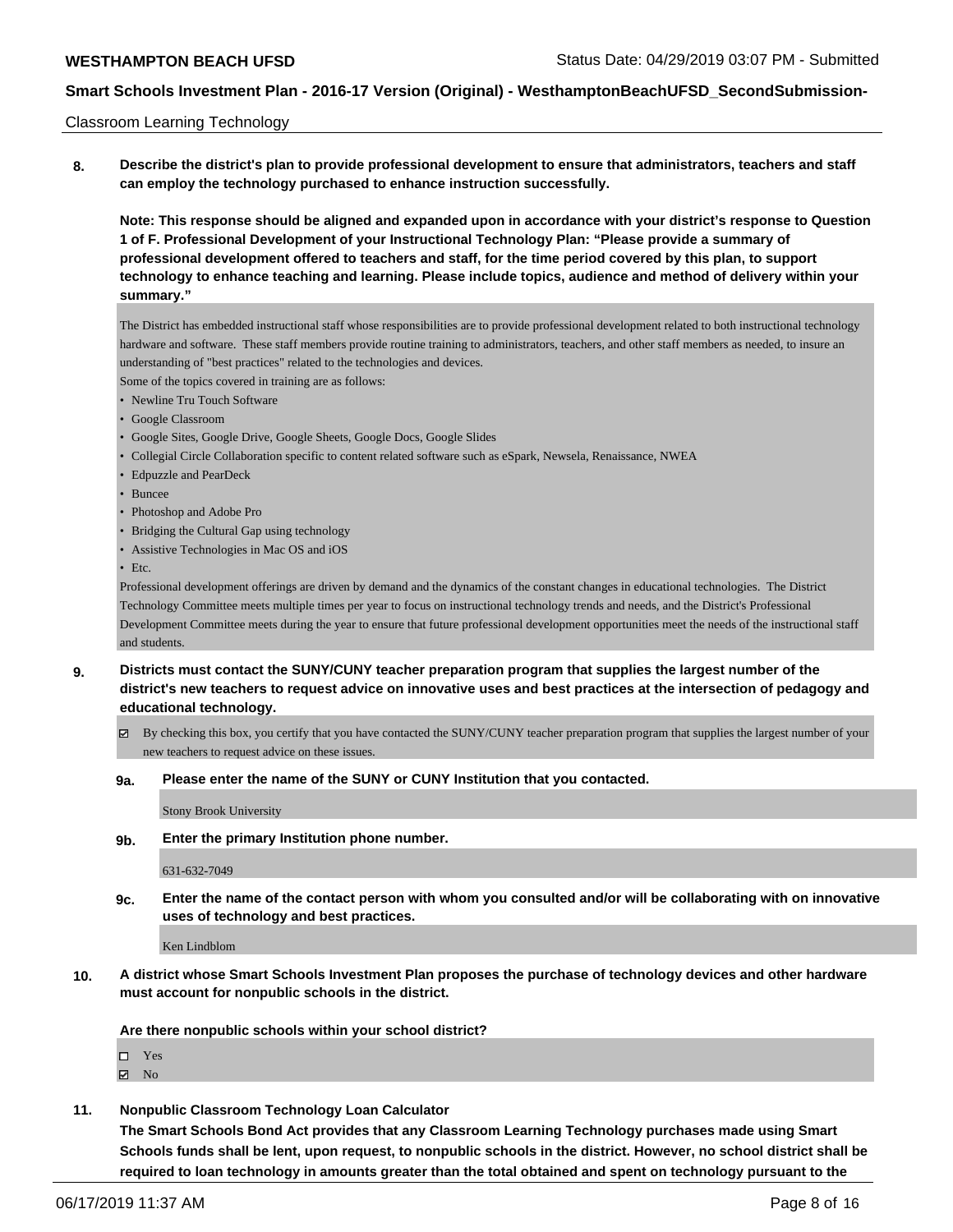#### Classroom Learning Technology

**Smart Schools Bond Act and the value of such loan may not exceed the total of \$250 multiplied by the nonpublic school enrollment in the base year at the time of enactment. See:**

**http://www.p12.nysed.gov/mgtserv/smart\_schools/docs/Smart\_Schools\_Bond\_Act\_Guidance\_04.27.15\_Final.pdf.**

|                                       | 1. Classroom<br>Technology<br>Sub-allocation | 2. Public<br>Enrollment<br>(2014-15) | 3. Nonpublic<br>l Enrollment<br>$(2014-15)$                                                   | l 4. Sum of<br>Public and<br><b>Nonpublic</b><br>Enrollment | 15. Total Per<br>Pupil Sub-<br>lallocation | l 6. Total<br>Nonpublic Loan<br>Amount |
|---------------------------------------|----------------------------------------------|--------------------------------------|-----------------------------------------------------------------------------------------------|-------------------------------------------------------------|--------------------------------------------|----------------------------------------|
| Calculated Nonpublic Loan<br>  Amount |                                              |                                      | (No Response)   (No Response)   (No Response)   (No Response)   (No Response)   (No Response) |                                                             |                                            |                                        |

**12. To ensure the sustainability of technology purchases made with Smart Schools funds, districts must demonstrate a long-term plan to maintain and replace technology purchases supported by Smart Schools Bond Act funds. This sustainability plan shall demonstrate a district's capacity to support recurring costs of use that are ineligible for Smart Schools Bond Act funding such as device maintenance, technical support, Internet and wireless fees, maintenance of hotspots, staff professional development, building maintenance and the replacement of incidental items. Further, such a sustainability plan shall include a long-term plan for the replacement of purchased devices and equipment at the end of their useful life with other funding sources.**

By checking this box, you certify that the district has a sustainability plan as described above.

**13. Districts must ensure that devices purchased with Smart Schools Bond funds will be distributed, prepared for use, maintained and supported appropriately. Districts must maintain detailed device inventories in accordance with generally accepted accounting principles.**

By checking this box, you certify that the district has a distribution and inventory management plan and system in place.

**14. If you are submitting an allocation for Classroom Learning Technology complete this table. Note that the calculated Total at the bottom of the table must equal the Total allocation for this category that you entered in the SSIP Overview overall budget.**

|                         | Sub-Allocation |
|-------------------------|----------------|
| Interactive Whiteboards | 111,210        |
| Computer Servers        | l 0            |
| Desktop Computers       | $\overline{0}$ |
| Laptop Computers        | $\overline{0}$ |
| <b>Tablet Computers</b> | $\mathbf 0$    |
| <b>Other Costs</b>      | $\mathbf 0$    |
| Totals:                 | 111,210        |

**15. Please detail the type, quantity, per unit cost and total cost of the eligible items under each sub-category. This is especially important for any expenditures listed under the "Other" category. All expenditures must be capital-bond eligible to be reimbursed through the SSBA. If you have any questions, please contact us directly through smartschools@nysed.gov.**

**Please specify in the "Item to be Purchased" field which specific expenditures and items are planned to meet the district's nonpublic loan requirement, if applicable.**

**NOTE: Wireless Access Points that will be loaned/purchased for nonpublic schools should ONLY be included in this category, not under School Connectivity, where public school districts would list them. Add rows under each sub-category for additional items, as needed.**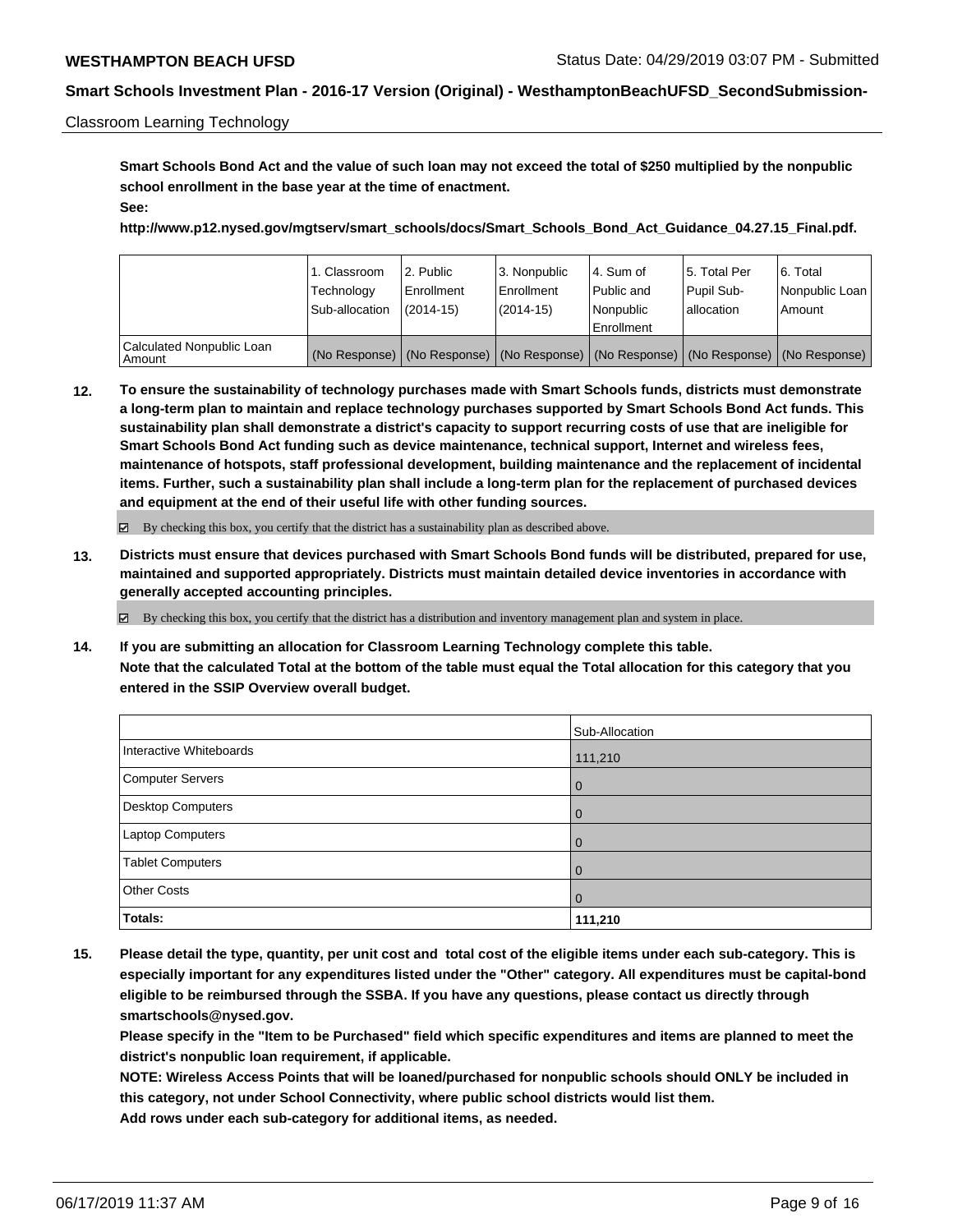Classroom Learning Technology

| Select the allowable expenditure<br>type.<br>Repeat to add another item under | I Item to be Purchased         | Quantity | Cost per Item | <b>Total Cost</b> |
|-------------------------------------------------------------------------------|--------------------------------|----------|---------------|-------------------|
| each type.                                                                    |                                |          |               |                   |
| Interactive Whiteboards                                                       | <b>LED Touchscreen Display</b> | 30       | 3.707         | 111.210           |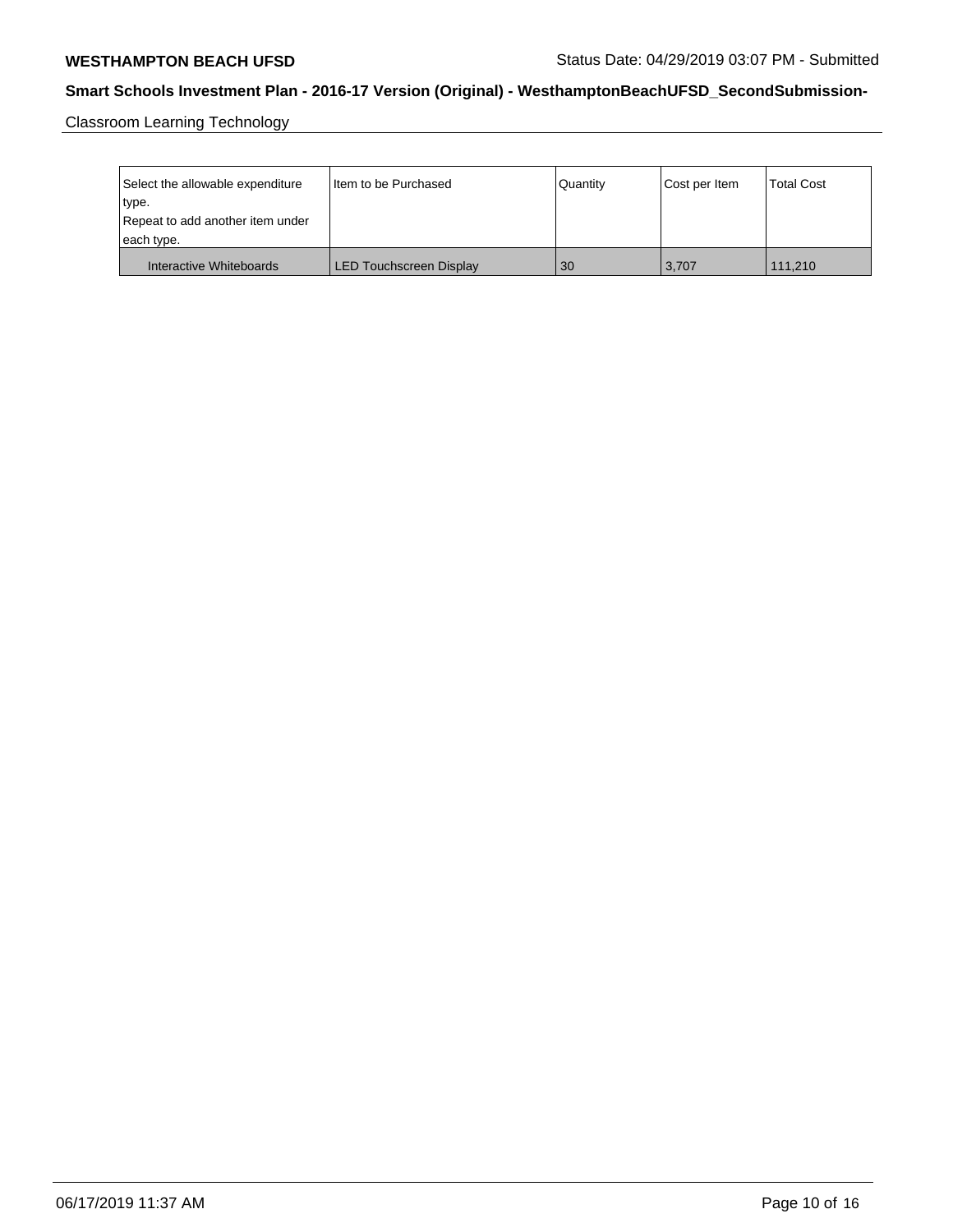#### Pre-Kindergarten Classrooms

**1. Provide information regarding how and where the district is currently serving pre-kindergarten students and justify the need for additional space with enrollment projections over 3 years.**

(No Response)

- **2. Describe the district's plan to construct, enhance or modernize education facilities to accommodate prekindergarten programs. Such plans must include:**
	- **Specific descriptions of what the district intends to do to each space;**
	- **An affirmation that pre-kindergarten classrooms will contain a minimum of 900 square feet per classroom;**
	- **The number of classrooms involved;**
	- **The approximate construction costs per classroom; and**
	- **Confirmation that the space is district-owned or has a long-term lease that exceeds the probable useful life of the improvements.**

(No Response)

**3. Smart Schools Bond Act funds may only be used for capital construction costs. Describe the type and amount of additional funds that will be required to support ineligible ongoing costs (e.g. instruction, supplies) associated with any additional pre-kindergarten classrooms that the district plans to add.**

(No Response)

**4. All plans and specifications for the erection, repair, enlargement or remodeling of school buildings in any public school district in the State must be reviewed and approved by the Commissioner. Districts that plan capital projects using their Smart Schools Bond Act funds will undergo a Preliminary Review Process by the Office of Facilities Planning.**

**Please indicate on a separate row each project number given to you by the Office of Facilities Planning.**

| Project Number |  |
|----------------|--|
| (No Response)  |  |
|                |  |

**5. If you have made an allocation for Pre-Kindergarten Classrooms, complete this table.**

**Note that the calculated Total at the bottom of the table must equal the Total allocation for this category that you entered in the SSIP Overview overall budget.**

|                                          | Sub-Allocation |
|------------------------------------------|----------------|
| Construct Pre-K Classrooms               | (No Response)  |
| Enhance/Modernize Educational Facilities | (No Response)  |
| <b>Other Costs</b>                       | (No Response)  |
| Totals:                                  | 0              |

**6. Please detail the type, quantity, per unit cost and total cost of the eligible items under each sub-category. This is especially important for any expenditures listed under the "Other" category. All expenditures must be capital-bond eligible to be reimbursed through the SSBA. If you have any questions, please contact us directly through smartschools@nysed.gov.**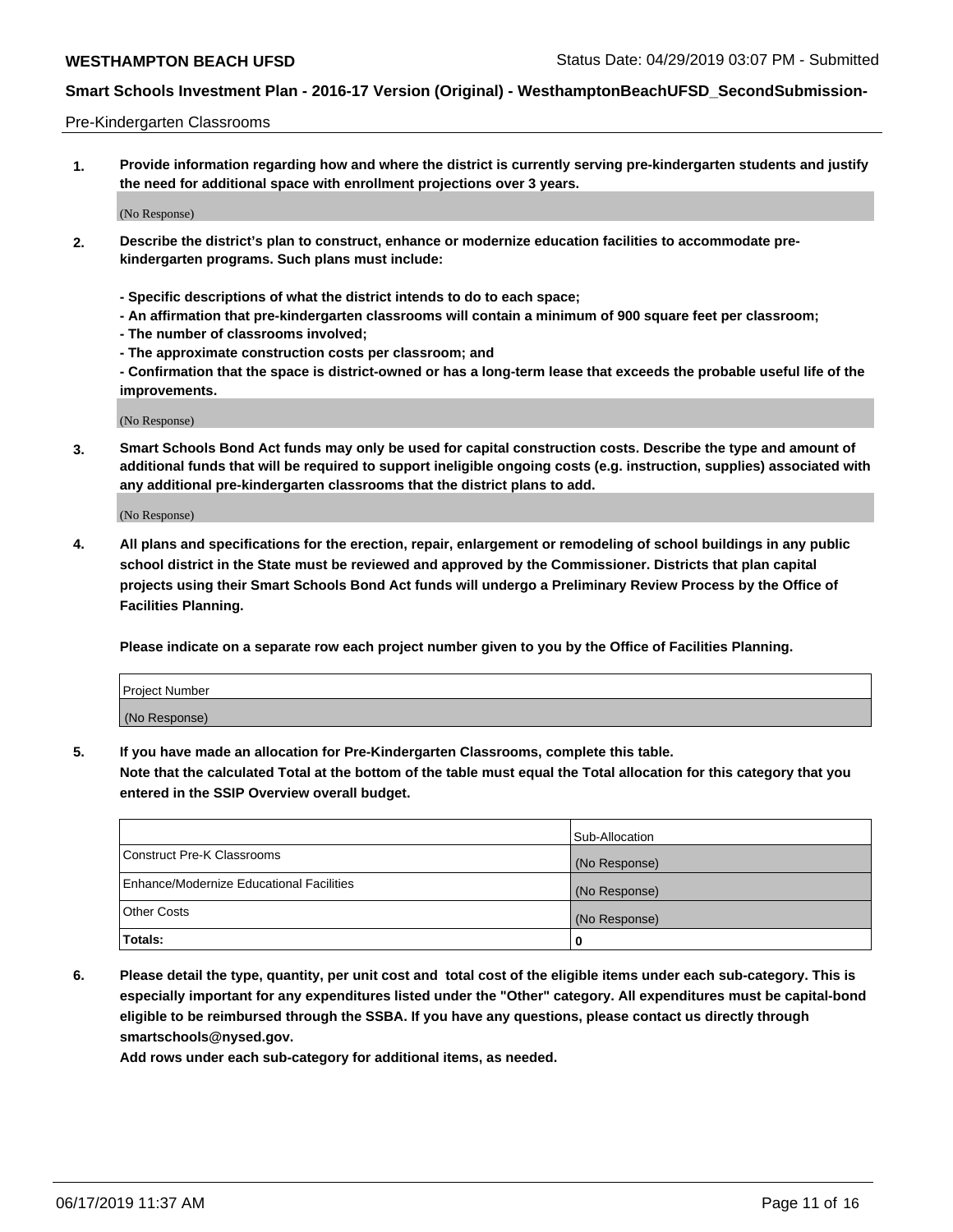Pre-Kindergarten Classrooms

| Select the allowable expenditure<br>type.      | Item to be purchased | Quantity      | Cost per Item | <b>Total Cost</b> |
|------------------------------------------------|----------------------|---------------|---------------|-------------------|
| Repeat to add another item under<br>each type. |                      |               |               |                   |
| (No Response)                                  | (No Response)        | (No Response) | (No Response) | (No Response)     |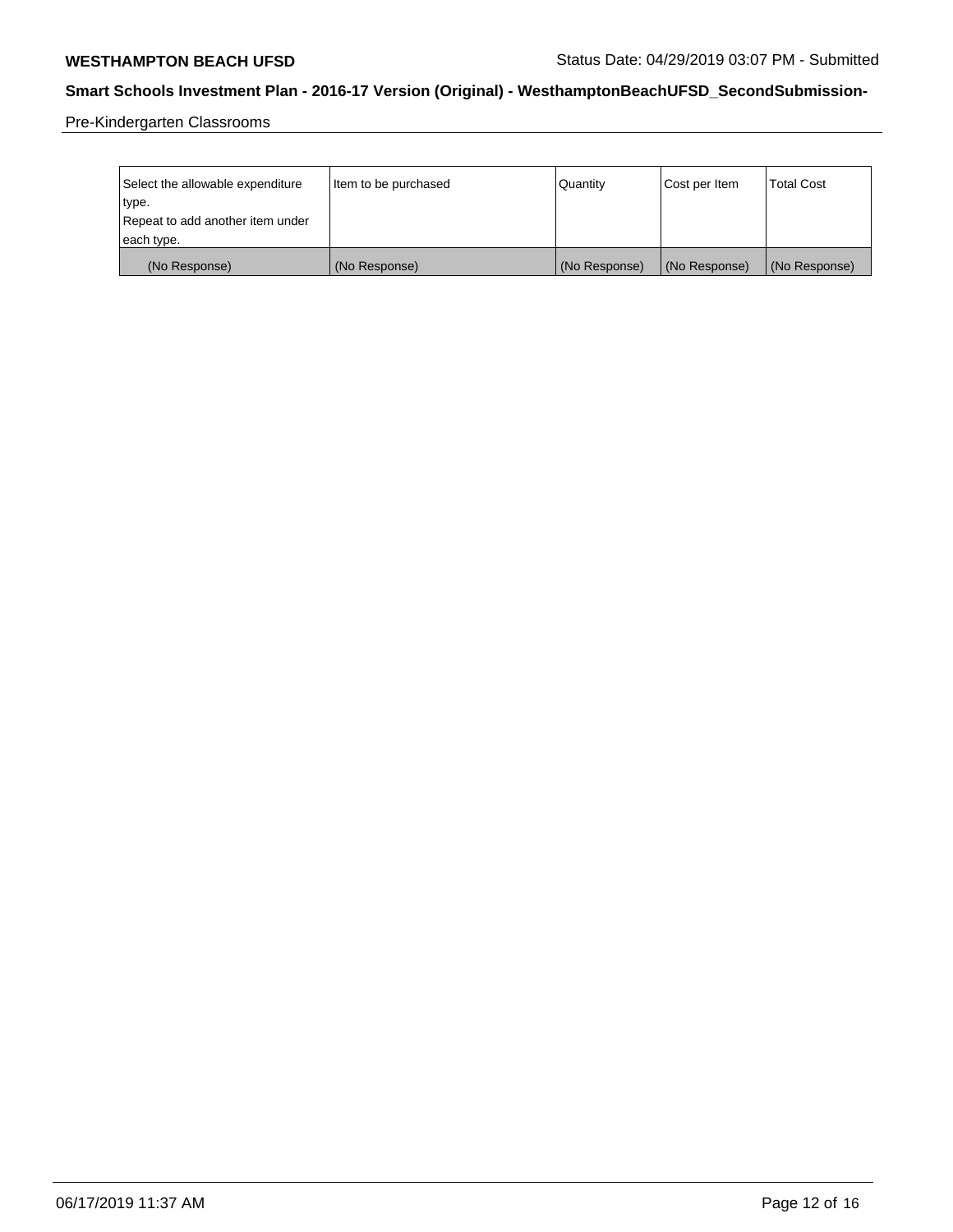Replace Transportable Classrooms

**1. Describe the district's plan to construct, enhance or modernize education facilities to provide high-quality instructional space by replacing transportable classrooms.**

(No Response)

**2. All plans and specifications for the erection, repair, enlargement or remodeling of school buildings in any public school district in the State must be reviewed and approved by the Commissioner. Districts that plan capital projects using their Smart Schools Bond Act funds will undergo a Preliminary Review Process by the Office of Facilities Planning.**

**Please indicate on a separate row each project number given to you by the Office of Facilities Planning.**

| Project Number |  |
|----------------|--|
|                |  |
|                |  |
|                |  |
|                |  |
| (No Response)  |  |
|                |  |
|                |  |
|                |  |

**3. For large projects that seek to blend Smart Schools Bond Act dollars with other funds, please note that Smart Schools Bond Act funds can be allocated on a pro rata basis depending on the number of new classrooms built that directly replace transportable classroom units.**

**If a district seeks to blend Smart Schools Bond Act dollars with other funds describe below what other funds are being used and what portion of the money will be Smart Schools Bond Act funds.**

(No Response)

**4. If you have made an allocation for Replace Transportable Classrooms, complete this table. Note that the calculated Total at the bottom of the table must equal the Total allocation for this category that you entered in the SSIP Overview overall budget.**

|                                                | Sub-Allocation |
|------------------------------------------------|----------------|
| Construct New Instructional Space              | (No Response)  |
| Enhance/Modernize Existing Instructional Space | (No Response)  |
| <b>Other Costs</b>                             | (No Response)  |
| Totals:                                        | 0              |

**5. Please detail the type, quantity, per unit cost and total cost of the eligible items under each sub-category. This is especially important for any expenditures listed under the "Other" category. All expenditures must be capital-bond eligible to be reimbursed through the SSBA. If you have any questions, please contact us directly through smartschools@nysed.gov.**

| Select the allowable expenditure | Item to be purchased | Quantity      | Cost per Item | Total Cost    |
|----------------------------------|----------------------|---------------|---------------|---------------|
| type.                            |                      |               |               |               |
| Repeat to add another item under |                      |               |               |               |
| each type.                       |                      |               |               |               |
| (No Response)                    | (No Response)        | (No Response) | (No Response) | (No Response) |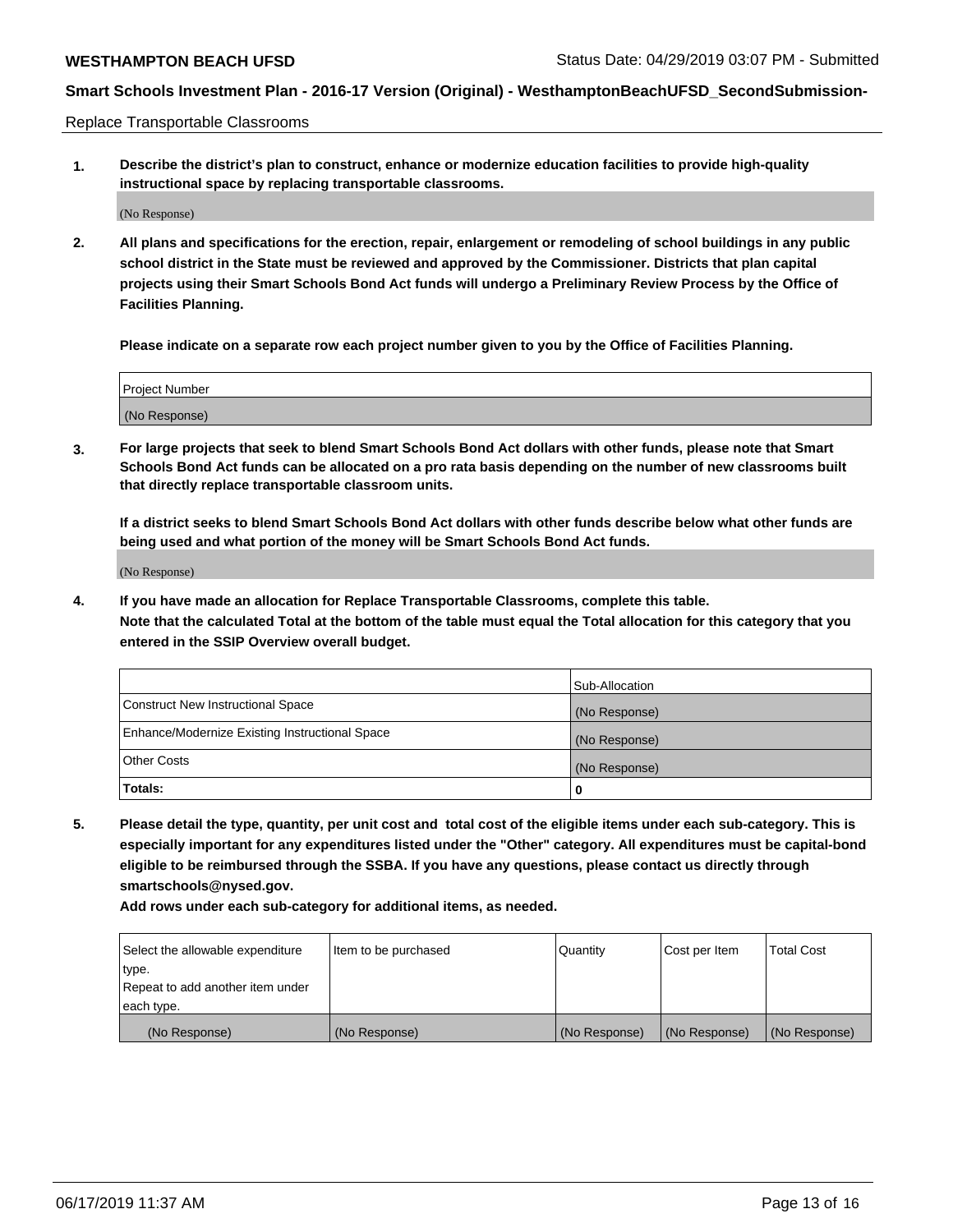High-Tech Security Features

**1. Describe how you intend to use Smart Schools Bond Act funds to install high-tech security features in school buildings and on school campuses.**

The District intends to upgrade the current security surveillance system from analog/digital to all digital, as well as increase the overall number of digital security cameras throughout our elementary school, middle school, and high school, both internally and externally.

**2. All plans and specifications for the erection, repair, enlargement or remodeling of school buildings in any public school district in the State must be reviewed and approved by the Commissioner. Districts that plan capital projects using their Smart Schools Bond Act funds will undergo a Preliminary Review Process by the Office of Facilities Planning.** 

**Please indicate on a separate row each project number given to you by the Office of Facilities Planning.**

| <b>Project Number</b> |  |  |
|-----------------------|--|--|
|                       |  |  |
| 58-09-02-02-7-999-001 |  |  |

- **3. Was your project deemed eligible for streamlined Review?**
	- Yes
	- $\boxtimes$  No
- **4. Include the name and license number of the architect or engineer of record.**

| Name           | License Number |
|----------------|----------------|
| Roger P. Smith | 165141         |

**5. If you have made an allocation for High-Tech Security Features, complete this table. Note that the calculated Total at the bottom of the table must equal the Total allocation for this category that you entered in the SSIP Overview overall budget.**

|                                                      | Sub-Allocation |
|------------------------------------------------------|----------------|
| Capital-Intensive Security Project (Standard Review) | l O            |
| <b>Electronic Security System</b>                    | 86,900         |
| <b>Entry Control System</b>                          | l O            |
| Approved Door Hardening Project                      |                |
| <b>Other Costs</b>                                   | 18,600         |
| <b>Totals:</b>                                       | 105,500        |

**6. Please detail the type, quantity, per unit cost and total cost of the eligible items under each sub-category. This is especially important for any expenditures listed under the "Other" category. All expenditures must be capital-bond eligible to be reimbursed through the SSBA. If you have any questions, please contact us directly through smartschools@nysed.gov.**

| Select the allowable expenditure<br>type. | Item to be purchased               | Quantity | Cost per Item | <b>Total Cost</b> |
|-------------------------------------------|------------------------------------|----------|---------------|-------------------|
| Repeat to add another item under          |                                    |          |               |                   |
| each type.                                |                                    |          |               |                   |
| <b>Electronic Security System</b>         | Cabling and Wiring - High School   | 1.00     | 4.480         | 4.480             |
| <b>Electronic Security System</b>         | Cabling and Wiring - Middle School | 1.00     | 4,480         | 4,480             |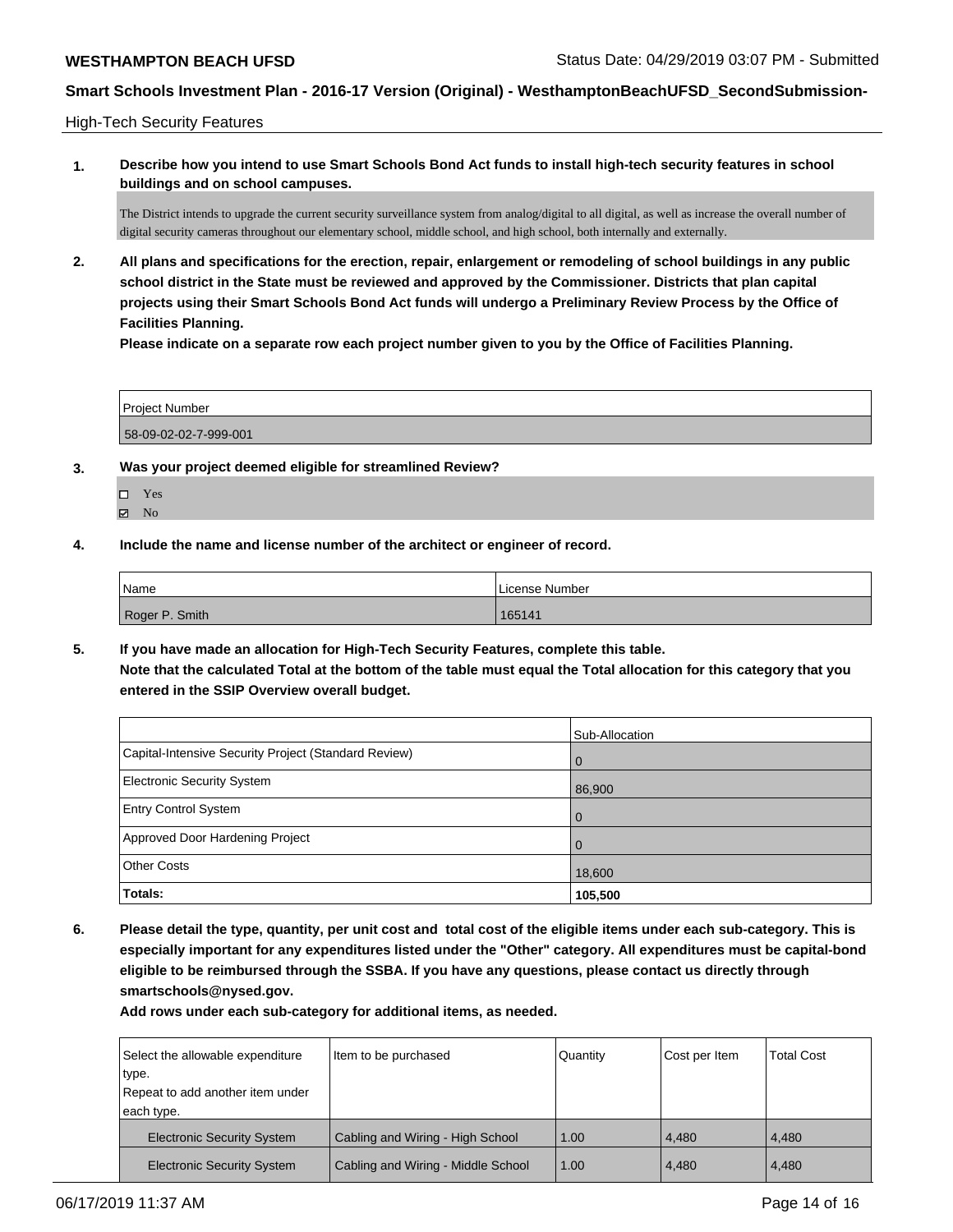High-Tech Security Features

| Select the allowable expenditure  | Item to be purchased                                                  | Quantity | Cost per Item | <b>Total Cost</b> |
|-----------------------------------|-----------------------------------------------------------------------|----------|---------------|-------------------|
| type.                             |                                                                       |          |               |                   |
| Repeat to add another item under  |                                                                       |          |               |                   |
| each type.                        |                                                                       |          |               |                   |
| <b>Electronic Security System</b> | Cabling and Wiring - Elementary<br>School                             | 1.00     | 1.960         | 1,960             |
| <b>Electronic Security System</b> | Software & licenses for surveillance<br>equipment - High School       | 1.00     | 14,840        | 14,840            |
| <b>Electronic Security System</b> | Software & licenses for surveillance<br>equipment - Middle School     | 1.00     | 10,200        | 10,200            |
| <b>Electronic Security System</b> | Software & licenses for surveillance<br>equipment - Elementary School | 1.00     | 2,240         | 2,240             |
| <b>Electronic Security System</b> | Installation of surveillance equipment -<br><b>High School</b>        | 1.00     | 6,450         | 6,450             |
| <b>Electronic Security System</b> | Installation of surveillance equipment -<br><b>Middle School</b>      | 1.00     | 6,957         | 6,957             |
| <b>Electronic Security System</b> | Installation of surveillance equipment -<br><b>Elementary School</b>  | 1.00     | 4,884         | 4,884             |
| <b>Electronic Security System</b> | Surveillance Cameras - High School                                    | 1.00     | 11,227        | 11,227            |
| <b>Electronic Security System</b> | Surveillance Cameras - Middle School                                  | 1.00     | 12,908        | 12,908            |
| <b>Electronic Security System</b> | Surveillance Cameras - Elementary<br>School                           | 1.00     | 6,274         | 6,274             |
| <b>Other Costs</b>                | Project Incidentals - High School                                     | 1.00     | 6,850         | 6,850             |
| <b>Other Costs</b>                | Project Incidentals - Middle School                                   | 1.00     | 6,850         | 6,850             |
| <b>Other Costs</b>                | Project Incidentals - Elementary<br>School                            | 1.00     | 4,900         | 4,900             |